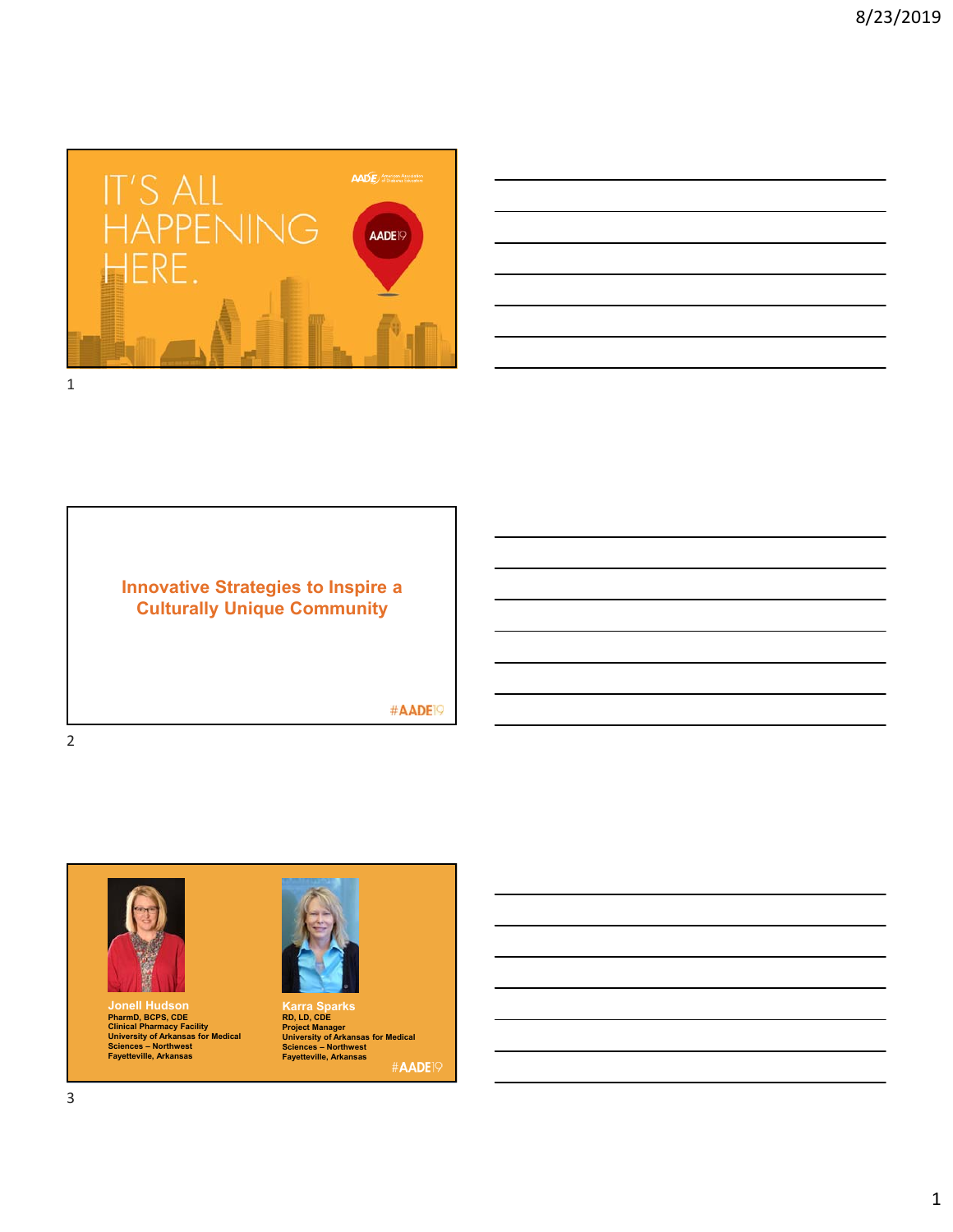### **Disclosure to Participants**

- Notice of Requirements For Successful Completion
	- Please refer to learning goals and objectives Learners must attend the full activity and complete the evaluation in order to claim continuing education credit/hours
	-
- Conflict of Interest (COI) and Financial Relationship Disclosures: Jonell Hudson, PharmD, CDE No COI/Financial relationship to disclose Karra Sparks, RD, CDE No COI/Financial Relationship to disclose
- 
- Non-Endorsement of Products: Accredited status does not imply endorsement by AADE, ANCC, ACPE or CDR of any commercial products displayed in conjunction with this educational activity
- Off-Label Use:
	- Participants will be notified by speakers to any product used for a purpose other than for which it was approved by the Food and Drug Administration.

#AADE<sup>19</sup>

4

### **Objectives**

- Recognize how culture was used to adapt a DSME approach
- Describe how innovative strategies were developed to address cultural needs
- Discuss how the culturally adapted family model of DSME was implemented

#AADE<sup>19</sup>

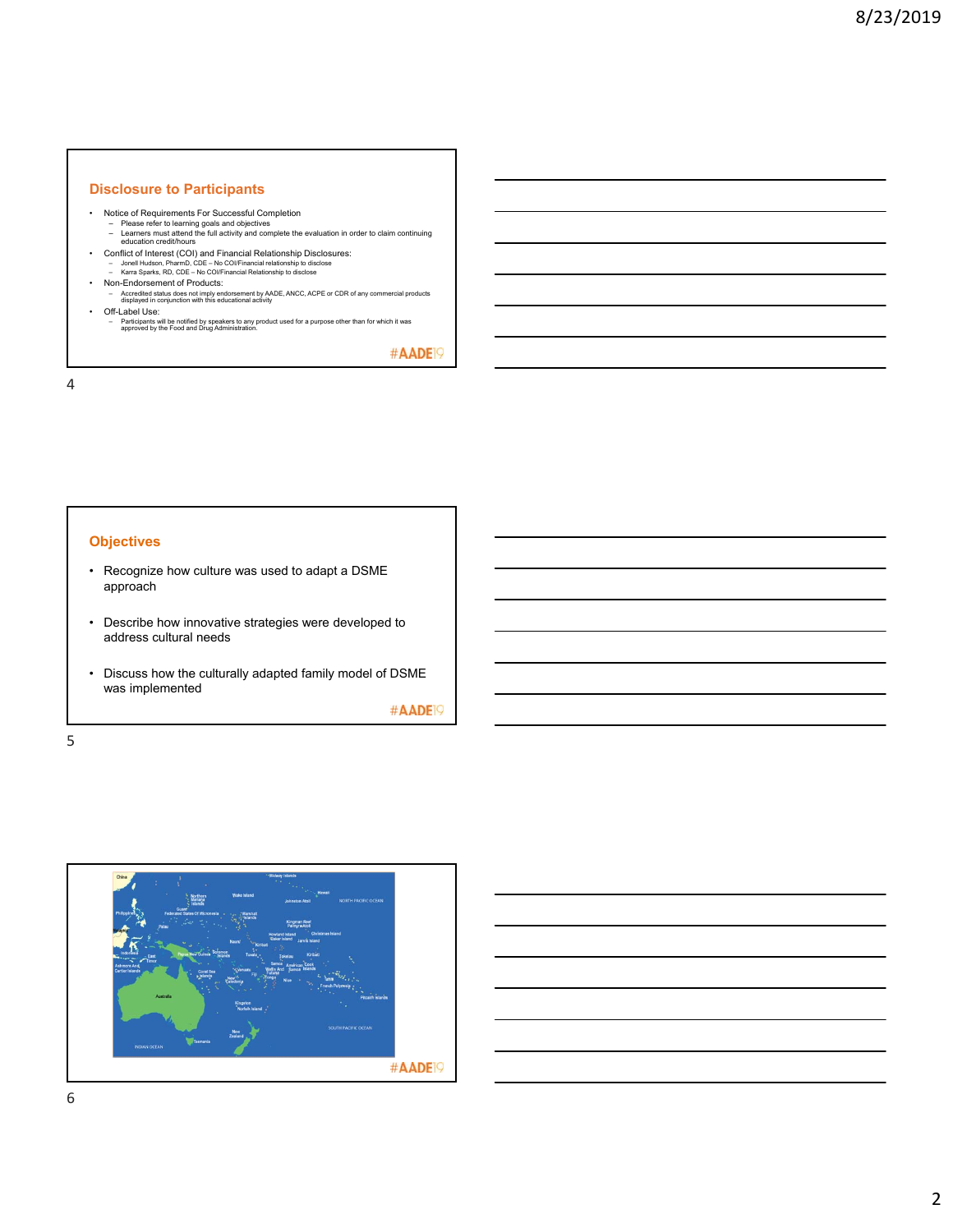

| and the control of the control of the control of the control of the control of the control of the control of the |  |  |
|------------------------------------------------------------------------------------------------------------------|--|--|
| ,我们也不会有什么。""我们的人,我们也不会有什么?""我们的人,我们也不会有什么?""我们的人,我们也不会有什么?""我们的人,我们也不会有什么?""我们的人                                 |  |  |
|                                                                                                                  |  |  |
|                                                                                                                  |  |  |
|                                                                                                                  |  |  |
|                                                                                                                  |  |  |
|                                                                                                                  |  |  |







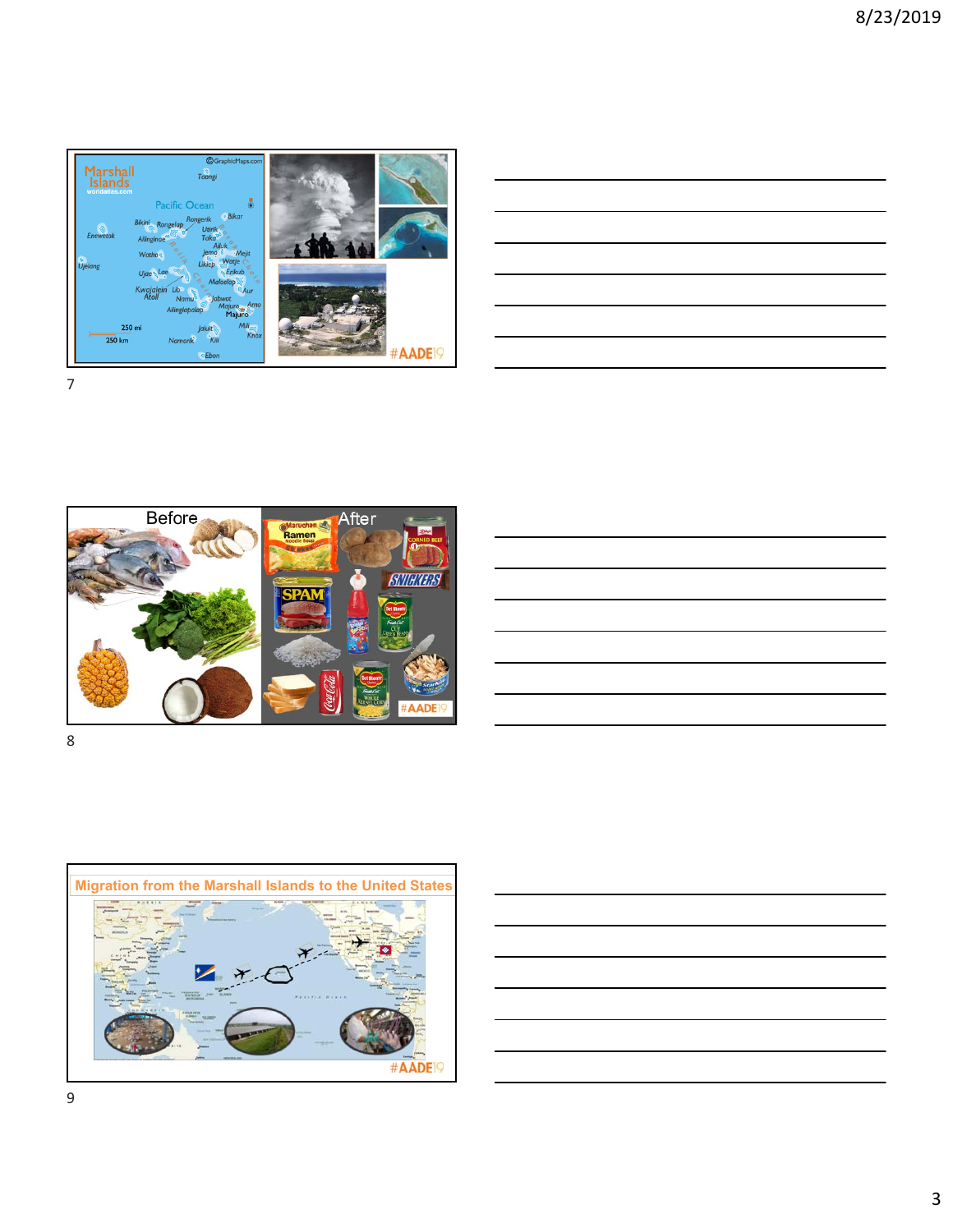

10





| <b>Screening Item</b>                                 | <b>Result</b> |
|-------------------------------------------------------|---------------|
| No Health Insurance                                   | 46%           |
| No identified medical provider                        | 79%           |
| Did not see a medical provider due to cost            | 49%           |
| Had been told by a medical provider they had diabetes | 20%           |
| Had been told by a medical provider they had HTN      | 22%           |
|                                                       |               |
| Screened positive for pre-diabetes                    | 33%           |
| Screened positive for diabetes                        | 38%           |
| Screened positive for HTN                             | 41%           |

| <u> Andreas Andreas Andreas Andreas Andreas Andreas Andreas Andreas Andreas Andreas Andreas Andreas Andreas Andreas Andreas Andreas Andreas Andreas Andreas Andreas Andreas Andreas Andreas Andreas Andreas Andreas Andreas Andr</u> |                                                                                                                                                                                                                                      |  |                                                                                                                       |
|--------------------------------------------------------------------------------------------------------------------------------------------------------------------------------------------------------------------------------------|--------------------------------------------------------------------------------------------------------------------------------------------------------------------------------------------------------------------------------------|--|-----------------------------------------------------------------------------------------------------------------------|
|                                                                                                                                                                                                                                      | <u> Andreas Andreas Andreas Andreas Andreas Andreas Andreas Andreas Andreas Andreas Andreas Andreas Andreas Andreas Andreas Andreas Andreas Andreas Andreas Andreas Andreas Andreas Andreas Andreas Andreas Andreas Andreas Andr</u> |  |                                                                                                                       |
|                                                                                                                                                                                                                                      | <u> Alexandria de la contrada de la contrada de la contrada de la contrada de la contrada de la contrada de la c</u>                                                                                                                 |  |                                                                                                                       |
|                                                                                                                                                                                                                                      |                                                                                                                                                                                                                                      |  |                                                                                                                       |
|                                                                                                                                                                                                                                      |                                                                                                                                                                                                                                      |  | <u> Alexandro de la contrada de la contrada de la contrada de la contrada de la contrada de la contrada de la con</u> |
|                                                                                                                                                                                                                                      |                                                                                                                                                                                                                                      |  |                                                                                                                       |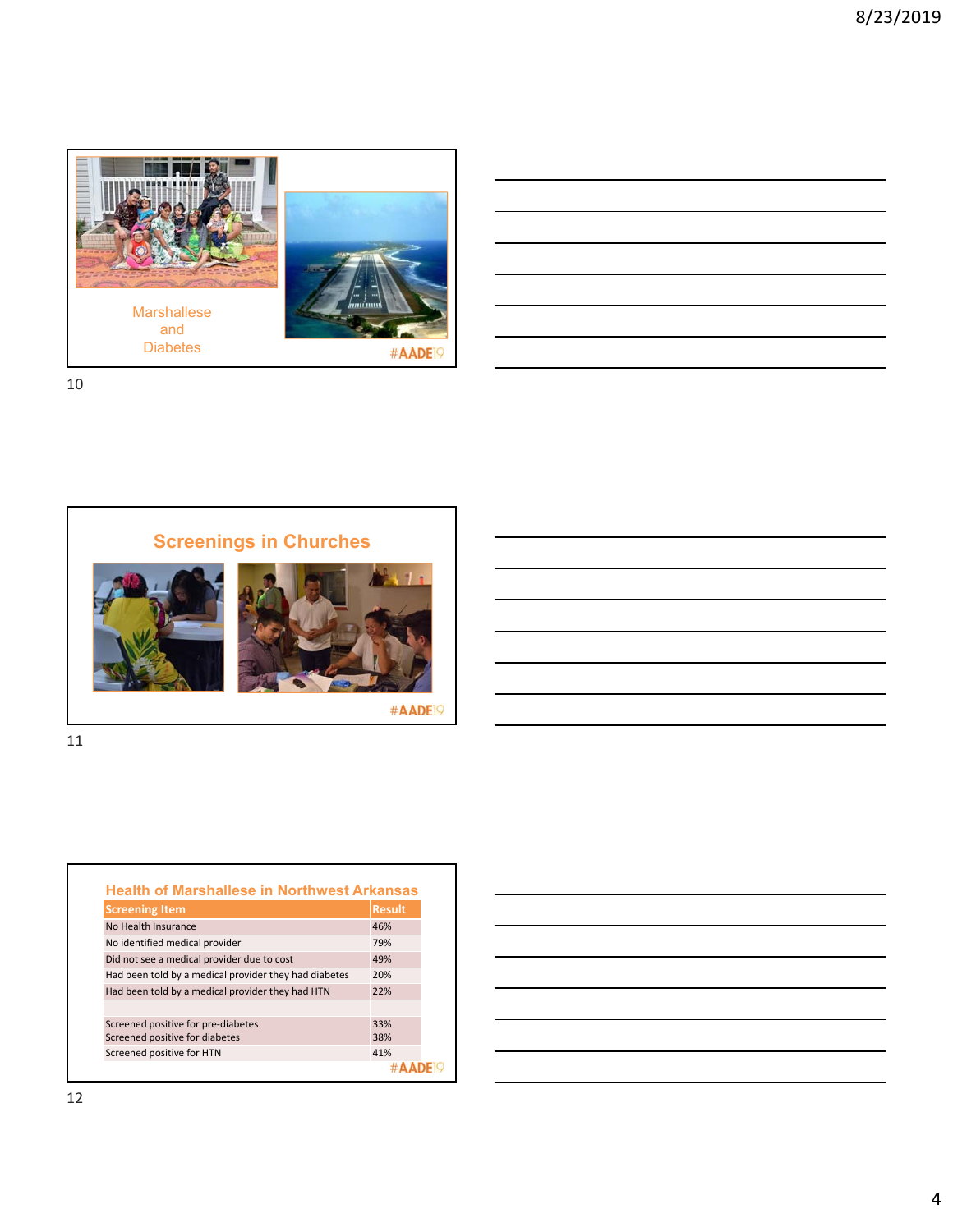### **Pilot Family Model of Diabetes Education**

Traditional Diabetes Education – limited success Family Centered Focus – How do you define your family? – Where do you want to have the sessions? Conversation Maps Sessions led by a CDE with Marshallese CHW providing translation 6 families participated Results: Improved control in diabetes management



#AADE

13



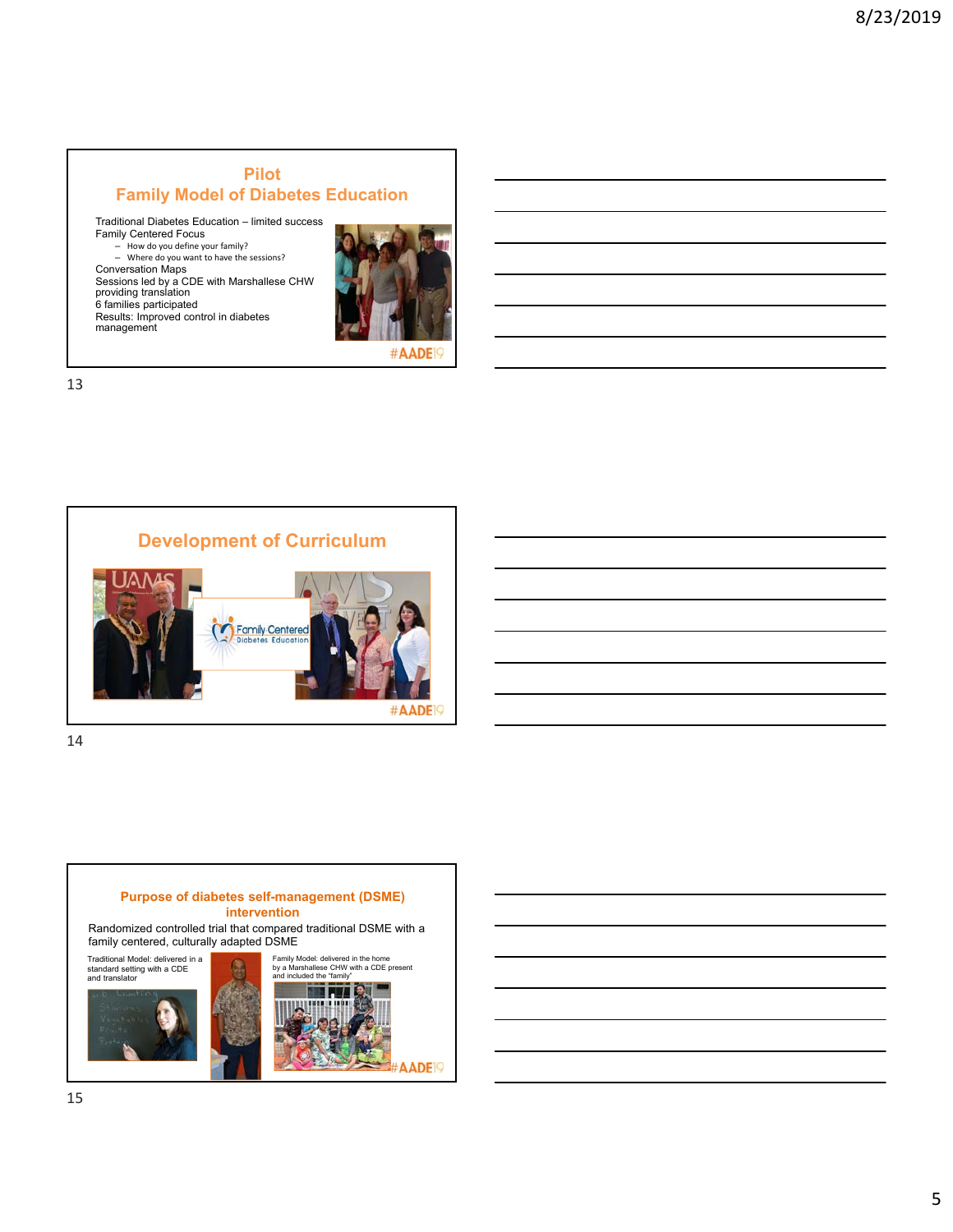





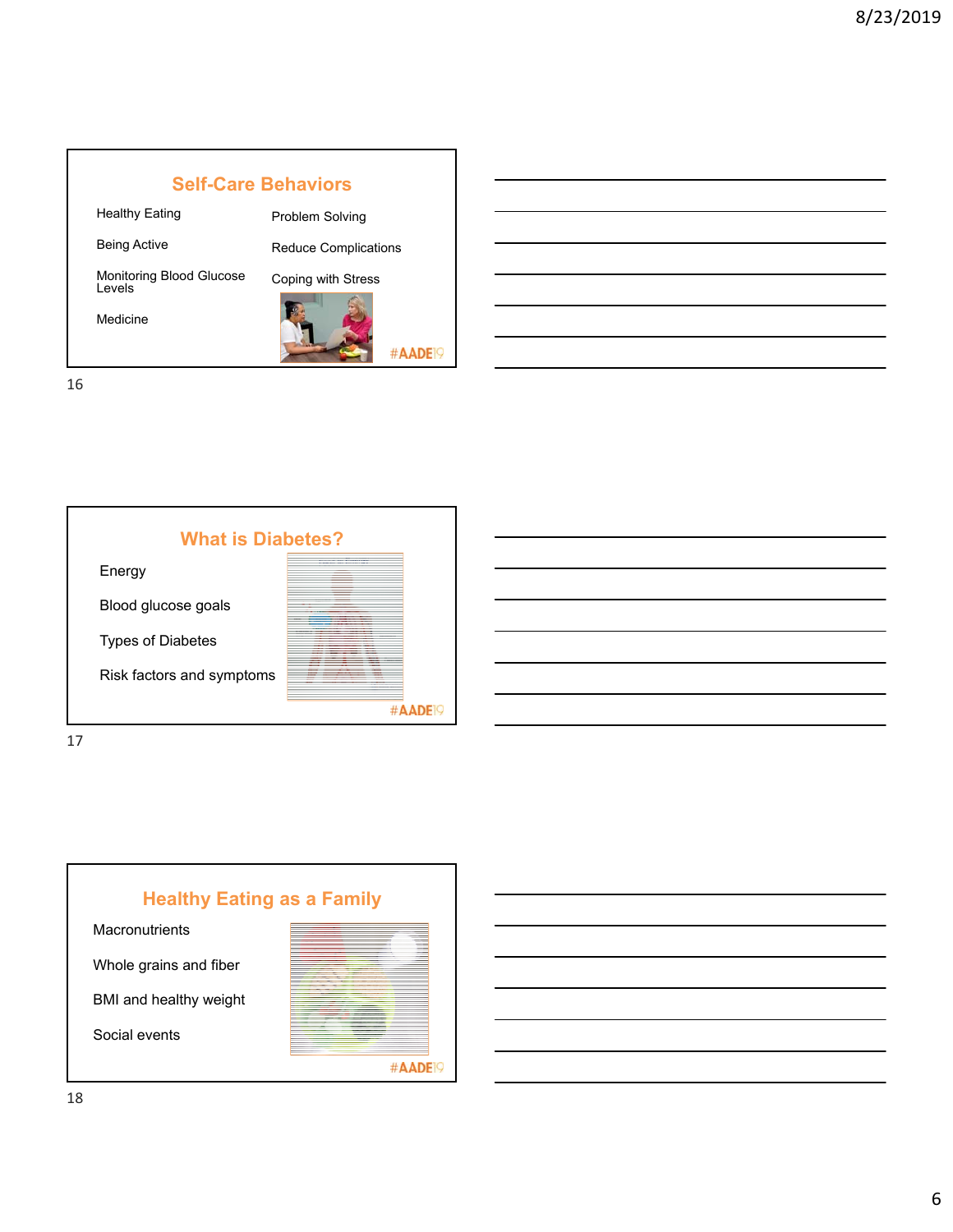# **Carbohydrates**

Healthier carbohydrates and unhealthy carbohydrates

Carbohydrate servings per meal

Counting carbohydrate

| DF |
|----|
|    |
|    |

19

## **Eating Healthy on a Budget**

Three steps to eating healthy on a budget

What is in a grocery store?

Tour of the grocery store



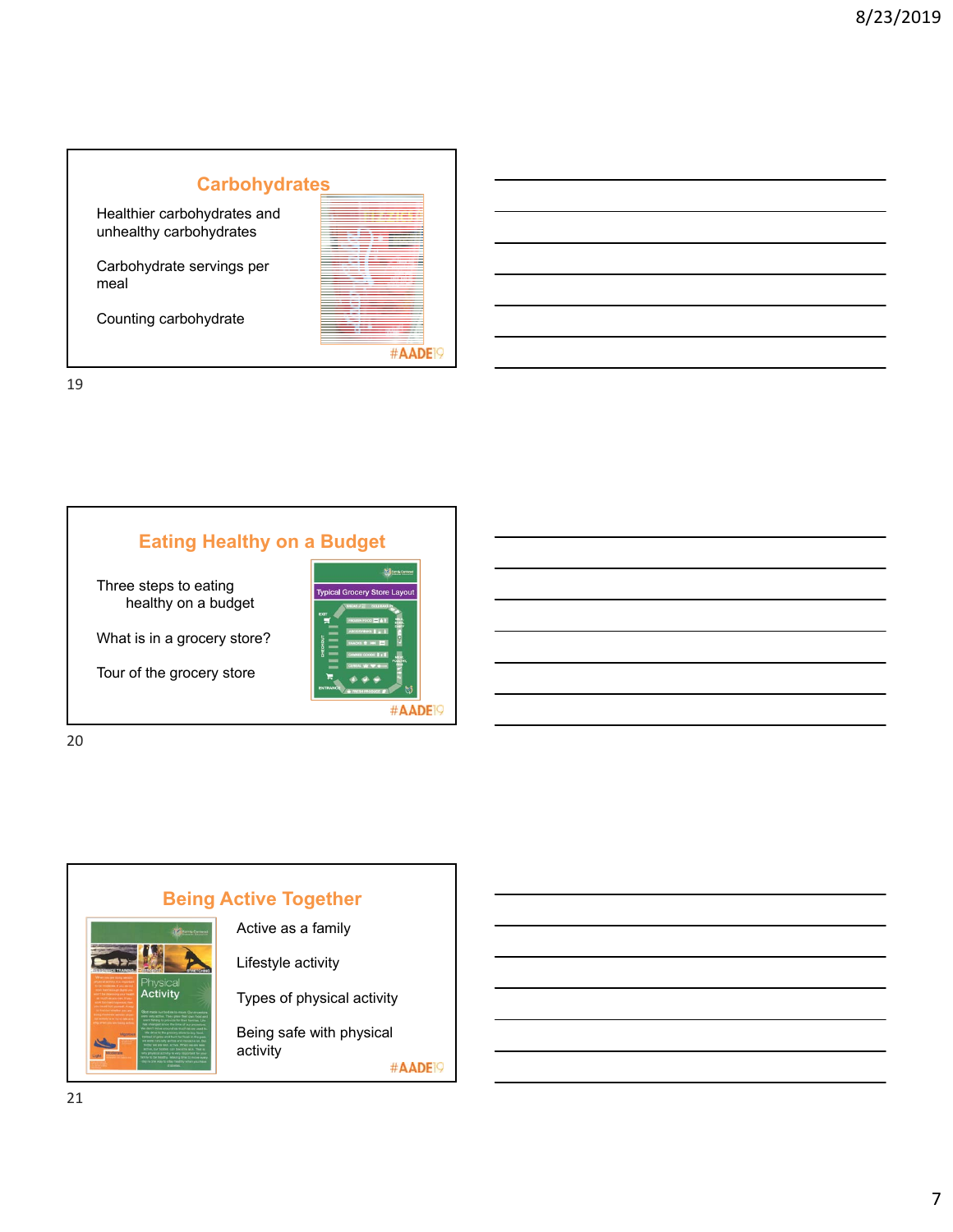

22



23



| the control of the control of the control of |                                                                                                                                                                                                                                      |  |  |
|----------------------------------------------|--------------------------------------------------------------------------------------------------------------------------------------------------------------------------------------------------------------------------------------|--|--|
|                                              |                                                                                                                                                                                                                                      |  |  |
|                                              |                                                                                                                                                                                                                                      |  |  |
|                                              |                                                                                                                                                                                                                                      |  |  |
|                                              | <u> Linda a Carl Communication and the Carl Communication and the Carl Communication and the Carl Communication and the Carl Communication and the Carl Communication and the Carl Communication and the Carl Communication and </u> |  |  |
|                                              |                                                                                                                                                                                                                                      |  |  |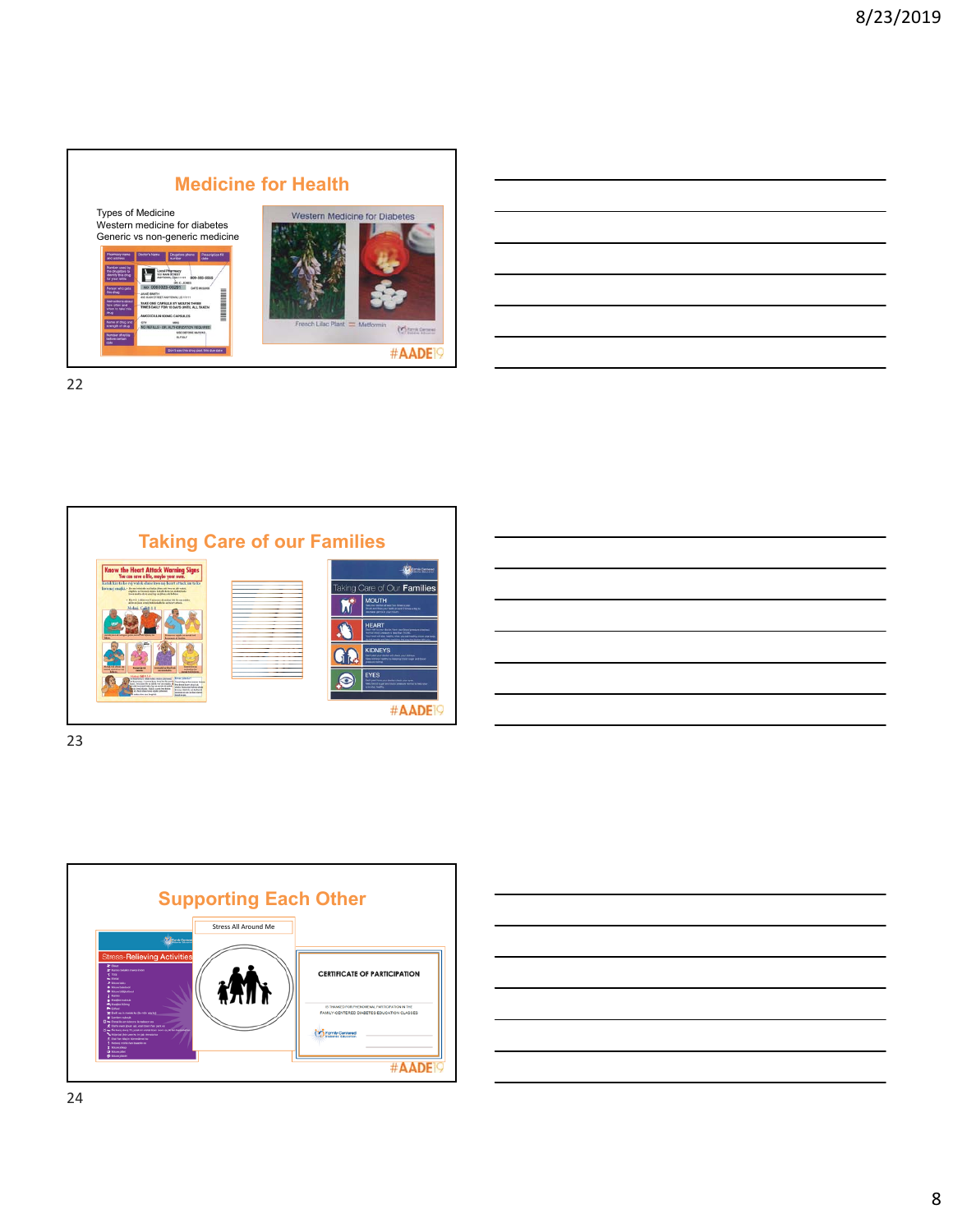





#AADE<sup>19</sup>